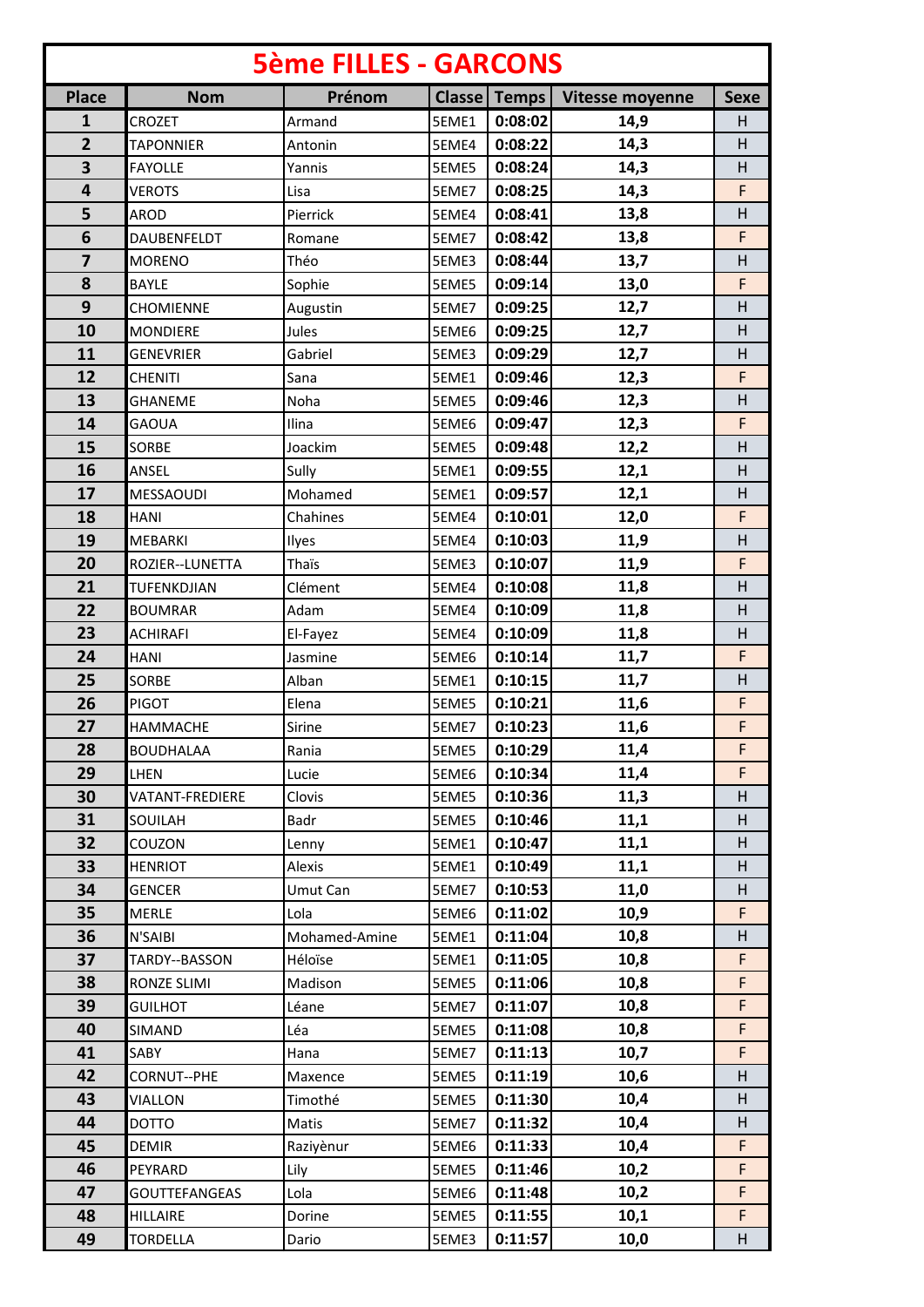| 50  | <b>HIOULI</b>      | Larbi         | 5EME7 | 0:12:00 | 10,0 | Н |
|-----|--------------------|---------------|-------|---------|------|---|
| 51  | MAISONNIAL         | Marine        | 5EME5 | 0:12:06 | 9,9  | F |
| 52  | <b>GASTON</b>      | Maëva         | 5EME6 | 0:12:12 | 9,8  | F |
| 53  | RAMSAMY            | Alonzo        | 5EME4 | 0:12:12 | 9,8  | H |
| 54  | <b>BOUKADIDA</b>   | Iness         | 5EME7 | 0:12:14 | 9,8  | F |
| 55  | ZAHER              | Yassmine      | 5EME7 | 0:12:15 | 9,8  | F |
| 56  | <b>BERNE</b>       | Anthony       | 5EME3 | 0:12:24 | 9,7  | H |
| 57  | GHAZLI             | Imane         | 5EME3 | 0:12:25 | 9,7  | F |
| 58  | ZAHI               | Ranim         | 5EME3 | 0:12:28 | 9,6  | F |
| 59  | <b>BRUNET</b>      | Tom           | 5EME7 | 0:12:29 | 9,6  | H |
| 60  | PERBET             | Lounis        | 5EME4 | 0:12:30 | 9,6  | H |
| 61  | KAÏDI              | Noam          | 5EME4 | 0:12:30 | 9,6  | H |
| 62  | KANDEMIR           | Fatma-Nur     | 5EME7 | 0:12:31 | 9,6  | F |
| 63  | SOUILAH            | Mohamed       | 5EME7 | 0:12:34 | 9,5  | H |
| 64  | <b>POY</b>         | Mélanie       | 5EME1 | 0:12:36 | 9,5  | F |
| 65  | <b>GOUASMIA</b>    | Yanis         | 5EME5 | 0:12:39 | 9,5  | H |
| 66  | <b>MOINE</b>       | Faustine      | 5EME3 | 0:12:41 | 9,5  | F |
| 67  | <b>BAICHOU</b>     | Maïssane      | 5EME6 | 0:12:41 | 9,5  | F |
| 68  | AIT-OUARET         | Kaïss         | 5EME3 | 0:12:46 | 9,4  | н |
| 69  | <b>BERTHO</b>      | Sacha         | 5EME5 | 0:12:47 | 9,4  | H |
| 70  | TRADE              | Yasmine       | 5EME5 | 0:12:55 | 9,3  | F |
| 71  | <b>BABOUCHE</b>    | Chayma        | 5EME3 | 0:12:59 | 9,2  | F |
| 72  | NICOSIA--CHAPON    | Maëlle        | 5EME3 | 0:13:03 | 9,2  | F |
| 73  | <b>DOLA</b>        | Eloïse        | 5EME4 | 0:13:03 | 9,2  | F |
| 74  | <b>GURRET</b>      | Maé           | 5EME4 | 0:13:09 | 9,1  | F |
| 75  | <b>MEFTAH</b>      | Sâna          | 5EME3 | 0:13:10 | 9,1  | F |
| 76  | <b>MANSOURI</b>    | Alicia        | 5EME1 | 0:13:26 | 8,9  | F |
| 77  | MRIKAOU            | Yousrah       | 5EME3 | 0:13:27 | 8,9  | F |
| 78  | <b>BEN HASSINE</b> | Yasmine       | 5EME4 | 0:13:34 | 8,8  | F |
| 79  | <b>AKKAR</b>       | Rayan         | 5EME4 | 0:13:35 | 8,8  | H |
| 80  | ASMUS              | Mathis        | 5EME5 | 0:13:35 | 8,8  | н |
| 81  | VOUTE              | Robin         | 5EME1 | 0:13:36 | 8,8  | H |
| 82  | HEBRARD            | Lenny         | 5EME7 | 0:13:37 | 8,8  | H |
| 83  | CHALABI            | Nabil         | 5EME7 | 0:13:39 | 8,8  | H |
| 84  | GÖKTEPE            | Ema Cennet    | 5EME7 | 0:13:47 | 8,7  | F |
| 85  | ÖZ                 | Irem          | 5EME5 | 0:13:48 | 8,7  | F |
| 86  | ABOUHALI           | Hossam        | 5EME5 | 0:13:51 | 8,7  | н |
| 87  | <b>KURSUN</b>      | Tolga         | 5EME1 | 0:13:54 | 8,6  | H |
| 88  | <b>BOUKABOUS</b>   | Kenzy         | 5EME1 | 0:14:02 | 8,6  | H |
| 89  | MAEGHT             | Ludivine      | 5EME6 | 0:14:04 | 8,5  | F |
| 90  | ONCEBE             | Abuzer        | 5EME2 | 0:14:04 | 8,5  | H |
| 91  | <b>ZOUBIRI</b>     | Sonia         | 5EME3 | 0:14:07 | 8,5  | F |
| 92  | LAROCHE--FAYOLLE   | Théo          | 5EME2 | 0:14:10 | 8,5  | н |
| 93  | <b>ROUCHOUSE</b>   | Vicenzo       | 5EME2 | 0:14:23 | 8,3  | H |
| 94  | SALHI              | Fahd          | 5EME6 | 0:14:24 | 8,3  | H |
| 95  | <b>BAVUSO</b>      | Florine       | 5EME7 | 0:14:27 | 8,3  | F |
| 96  | <b>HIOULI</b>      | Aissa         | 5EME5 | 0:14:33 | 8,2  | н |
| 97  | GABRIEL-REGIS      | Joanès Acrame | 5EME3 | 0:14:34 | 8,2  | H |
| 98  | SOUCHON            | Léonie        | 5EME4 | 0:14:40 | 8,2  | F |
| 99  | MATHIEU            | Theo          | 5EME2 | 0:14:45 | 8,1  | H |
| 100 | <b>BENEDDEB</b>    | Idriss        | 5EME6 | 0:14:53 | 8,1  | H |
|     | <b>BERNAUD</b>     | Celiane       | 5EME6 | 0:14:57 | 8,0  | F |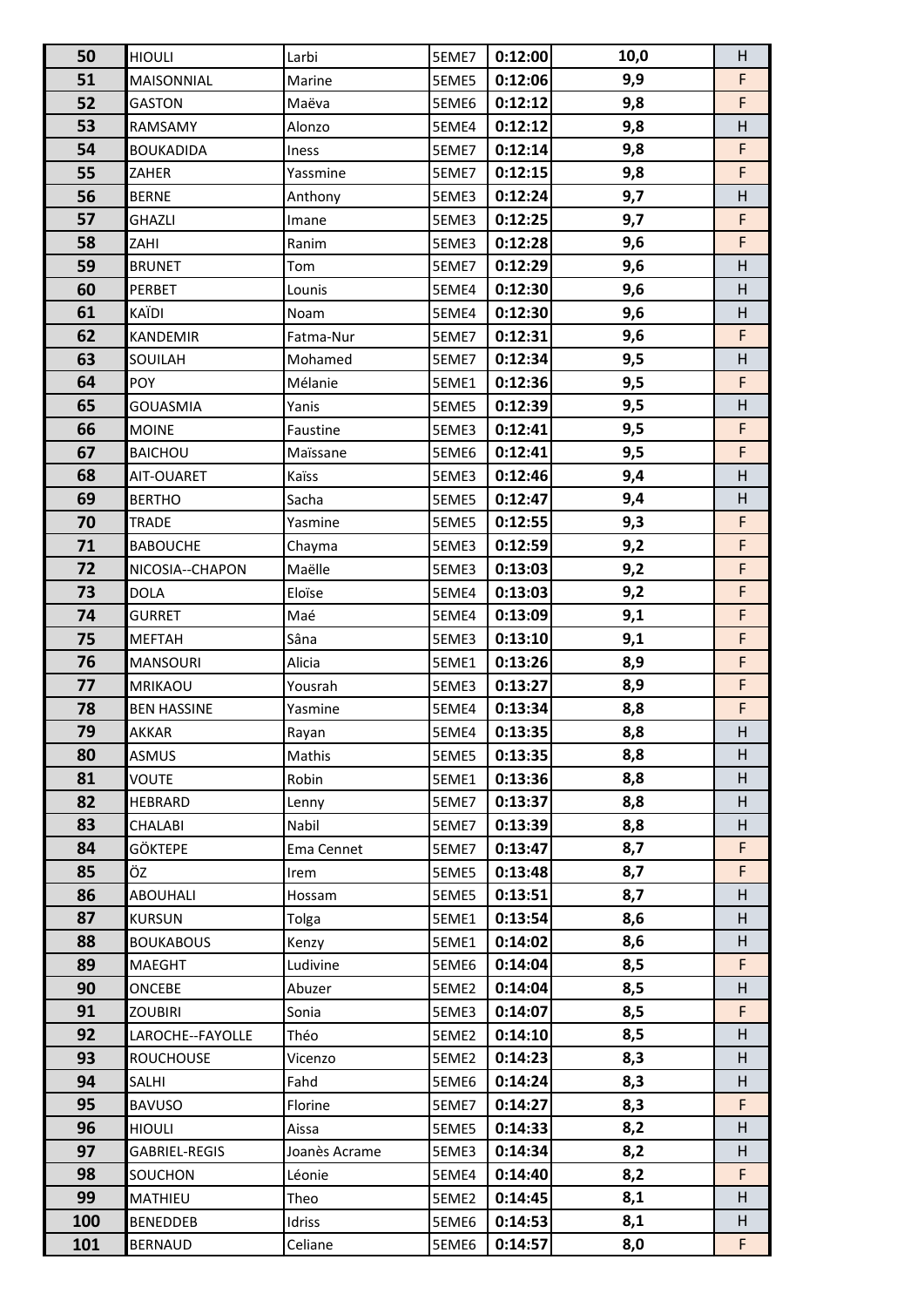| 103<br>8,0<br>0:15:03<br>LA MONICA<br>5EME4<br>Lena                                                        | F       |
|------------------------------------------------------------------------------------------------------------|---------|
|                                                                                                            |         |
| 104<br>0:15:25<br>7,8<br><b>DUREL</b><br>5EME7<br>Justin                                                   | H       |
| 105<br>7,8<br>0:15:26<br><b>MEKERSI</b><br>5EME3<br>Aymen                                                  | H       |
| 106<br>7,8<br>5EME3<br>0:15:27<br><b>BLACHON</b><br>Amaya                                                  | F       |
| 107<br>0:15:29<br>7,8<br>Méline<br>5EME4<br>PALMIER                                                        | F       |
| 108<br>0:15:29<br>5EME3<br>7,8<br>DAGHBADJ<br>Imène                                                        | F       |
| 109<br>5EME6<br>0:15:33<br>7,7<br><b>DEMIR</b><br>Sinan                                                    | H       |
| 110<br>7,7<br>Jalis<br>5EME4<br>0:15:36<br><b>BENDRISS</b>                                                 | Н       |
| 111<br>7,7<br>0:15:37<br>DALDOUL<br>Aménie<br>5EME7                                                        | F       |
| 112<br>0:15:41<br>7,7<br>PIERRAT<br>5EME6<br>Tristan                                                       | H       |
| 113<br>5EME4<br>0:15:41<br>7,7<br><b>AVELINE</b><br>Maëlis                                                 | F       |
| 114<br>DEHILI<br>0:15:43<br>7,6<br>5EME4<br>Jenna                                                          | F       |
| 115<br>0:15:49<br>7,6<br>CHEVALIER<br>Florence<br>5EME2                                                    | F       |
| 116<br>0:15:49<br><b>BELAIDI</b><br>5EME2<br>7,6<br>Sinwan                                                 | F       |
| 117<br>7,5<br>Safina<br>5EME2<br>0:15:56<br><b>MAMERI</b>                                                  | F       |
| 118<br>0:15:57<br>7,5<br><b>KAHVECI</b><br>Nur-Hatice<br>5EME2                                             | F       |
| 119<br>7,5<br>0:15:58<br>CHAISE<br>Manoé<br>5EME5                                                          | F       |
| 120<br>7,5<br><b>KURUDERE</b><br>5EME1<br>0:15:59<br>Bedrunnisa                                            | F       |
| 121<br>0:16:01<br>7,5<br>5EME4<br>LAINSEUR<br>Rydha                                                        | H       |
| 122<br>AKTEPE<br>0:16:02<br>7,5<br>Veysel<br>5EME2                                                         | Н       |
| 123<br>0:16:06<br>7,5<br>5EME1<br><b>MARSALI</b><br>Meriem                                                 | F       |
| 124<br><b>GMIZA</b><br>0:16:07<br>7,4<br>Ouahib<br>5EME7                                                   | H       |
| 125<br><b>BLEL</b><br>0:16:09<br>7,4<br>5EME5<br>Jenna                                                     | F       |
| 126<br><b>MECHARA</b><br>Sohaïbe<br>0:16:09<br>7,4<br>5EME6                                                | Н       |
| 127<br>0:16:09<br>7,4<br>5EME1<br>AL SULTANI<br>Nour                                                       | F       |
| 128<br>5EME2<br>0:16:16<br>MEKKAOUI<br>Maria<br>7,4                                                        | F       |
| 129<br>Muhammed Emin<br>0:16:18<br>5EME6<br>7,4<br>AKTEPE                                                  | H       |
| 130<br>0:16:19<br>ARDICYAKA<br>5EME1<br>7,4<br>Tayir                                                       | Н       |
| 131<br>0:16:28<br>5EME6<br>7,3<br>ROBERT--ANGAMA<br>Mathéo                                                 | Н       |
| 0:16:32<br>132<br>SABY<br>Océane<br>5EME6<br>7,3                                                           | F       |
| 133<br>5EME4<br>0:16:33<br>MEZLI<br>Hédi<br>7,3                                                            | H       |
| 134<br>5EME7<br>0:16:33<br>SAL<br>Serafettin<br>7,3                                                        | H       |
| 135<br>5EME6<br>0:16:34<br>LENTINI<br>Livia<br>7,2                                                         | F       |
| 136<br>Esteban<br>5EME1<br>0:16:35<br>VALLET<br>7,2                                                        | H       |
| 137<br>5EME1<br>0:16:35<br>CELIKOZ<br>Cedda<br>7,2                                                         | F       |
| 138<br><b>AGUA GALAN</b><br>5EME1<br>0:16:37<br>7,2<br>Louna                                               | F.      |
| 139<br>0:16:45<br>5EME3<br>7,2<br><b>CONSTANTIN</b><br>Sergiu                                              | H       |
| 140<br>CELIKÖZ<br>5EME2<br>0:16:48<br>7,1<br>Hüseyin                                                       | H       |
| 141<br>0:16:51<br><b>BEDEJUS</b><br>Quentin<br>5EME2<br>7,1                                                | H       |
| 142<br><b>ESCUDERO</b><br>5EME4<br>0:16:52<br>Louann<br>7,1                                                | F.      |
| 143<br>0:16:55<br>SEVDALINOV<br>5EME7<br>7,1<br>Vedat Filipov                                              | H       |
| 144<br>0:17:01<br><b>MARIN</b><br>Lydiane<br>5EME7<br>7,1                                                  | F.<br>F |
| 145<br>0:17:03<br>LAGARRIGUE<br>Johanna<br>5EME6<br>7,0<br>146<br>0:17:11<br><b>PREDA</b><br>Dorina-Rebeca | F.      |
| 5EME7<br>7,0<br>147<br>0:17:32<br>Marilou<br>5EME1<br>6,8<br><b>ESPINHA</b>                                | F       |
| 148<br>5EME2<br>0:17:33<br><b>BACHASSE</b><br>Jullian<br>6,8                                               | H       |
| 149<br>0:17:38<br>5EME2<br>6,8<br>DAUBENFELDT<br>Hugo                                                      | H       |
| 150<br>EL OUAZZANI<br>5EME4<br>0:17:44<br>Morgane<br>6,8                                                   | F.      |
| 0:18:31<br>151<br><b>BOURICHA</b><br>Syrielle<br>5EME4<br>6,5                                              | F       |
| 152<br>0:18:36<br><b>HANI</b><br>Amin<br>5EME2<br>6,5                                                      | H       |
| 0:18:39<br>153<br><b>MEKKAOUI</b><br>Safia<br>6,4<br>5EME3                                                 | F.      |